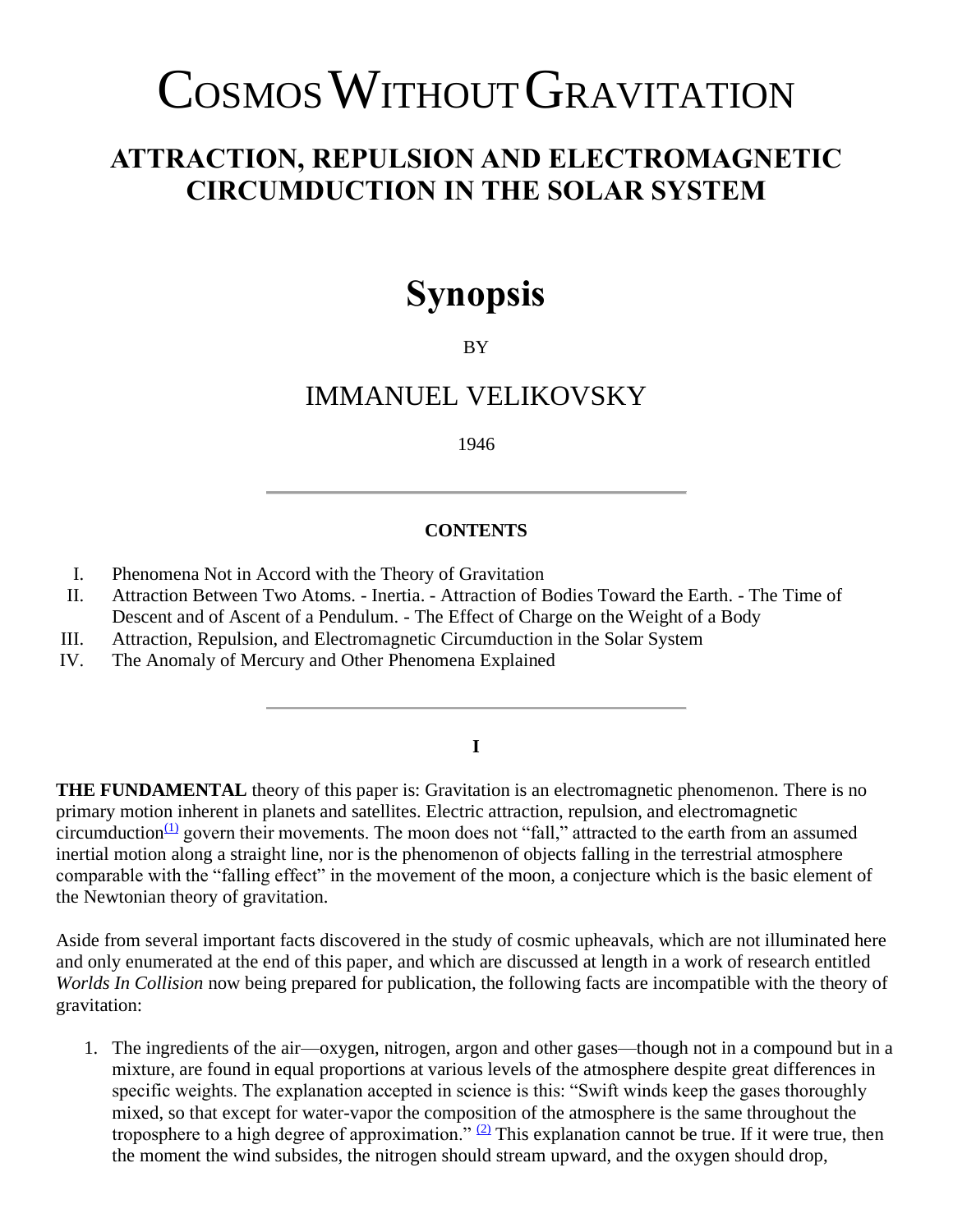preceded by the argon. If winds are caused by a difference in weight between warm and cold air, the difference in weight between heavy gases high in the atmosphere and light gases at the lower levels should create storms, which would subside only after they had carried each gas to its natural place in accordance with its gravity or specific weight. But nothing of the kind happens.

When some aviators expressed the belief that "pockets of noxious gas" are in the air, the scientists replied:

"There are no 'pockets of noxious gas.' No single gas, and no other likely mixture of gases, has, at ordinary temperatures and pressures, the same density as atmospheric air. Therefore, a pocket of foreign gas in that atmosphere would almost certainly either bob up like a balloon, or sink like a stone in water."  $\overline{3}$ 

Why, then, do not the atmospheric gases separate and stay apart in accordance with the specific gravities?

- 2. Ozone, though heavier than oxygen, is absent in the lower layers of the atmosphere, is present in the upper layers, and is not subject to the "mixing effect of the wind." The presence of ozone high in the atmosphere suggests that oxygen must be still higher: "As oxygen is less dense than ozone, it will tend to rise to even greater heights." [\(4\)](https://www.varchive.org/ce/cosmos.htm#f_4) Nowhere is it asked why ozone does not descend of its own weight or at least why it is not mixed by the wind with other gases.
- 3. Water, though eight hundred times heavier than air, is held in droplets, by the millions of tons, miles above the ground. Clouds and mist are composed of droplets which defy gravitation.
- 4. Even if perfect elasticity is a quality of the molecules of all gases, the motion of the molecules, if effected by a mechanical cause, must subside because of the gravitational attraction between the particles and also because of the gravitational pull of the earth. There should also be a loss of momentum as the result of the transformation of a part of the energy of motion into vibration of molecules hit in the collisions.<sup>[\(5\)](https://www.varchive.org/ce/cosmos.htm#f_5)</sup> But since the molecules of a gas at a constant temperature (or in a perfect insulator) do not stop moving, it is obvious that a force generated in collisions drives them. The molecules of gases try to escape one another. Repulsion between the particles of gases and vapors counteracts the attraction.
- 5. The weight of the atmosphere is constantly changing as the changing barometric pressure indicates. Low pressure areas are not necessarily encircled by high pressure belts. The semidiurnal changes in barometric pressure are not explainable by the mechanistic principles of gravitation and the heat effect of solar radiation. The cause of these variations is unknown.

"It has been known now for two and a half centuries, that there are more or less daily variations in the height of the barometer, culminating in two maxima and two minima during the course of 24 hours. Since Dr. Beal's discovery (1664-65), the same observation has been made and puzzled over at every station at which pressure records were kept and studied, but without success in finding for it the complete physical explanation. In speaking of the diurnal and semidiurnal variations of the barometer, Lord Rayleigh says: 'The relative magnitude of the latter [semidiurnal variations], as observed at most parts of the earth's surface, is still a mystery, all the attempted explanations being illusory." [\(6\)](https://www.varchive.org/ce/cosmos.htm#f_6)

One maximum is at 10 a.m., the other at 10 p.m.; the two minima are at 4 a.m. and 4 p.m. The heating effect of the sun can explain neither the time when the maxima appear nor the time of the minima of these semidiurnal variations. If the pressure becomes lower without the air becoming lighter through a lateral expansion due to heat, this must mean that the same mass of air gravitates with changing force at different hours.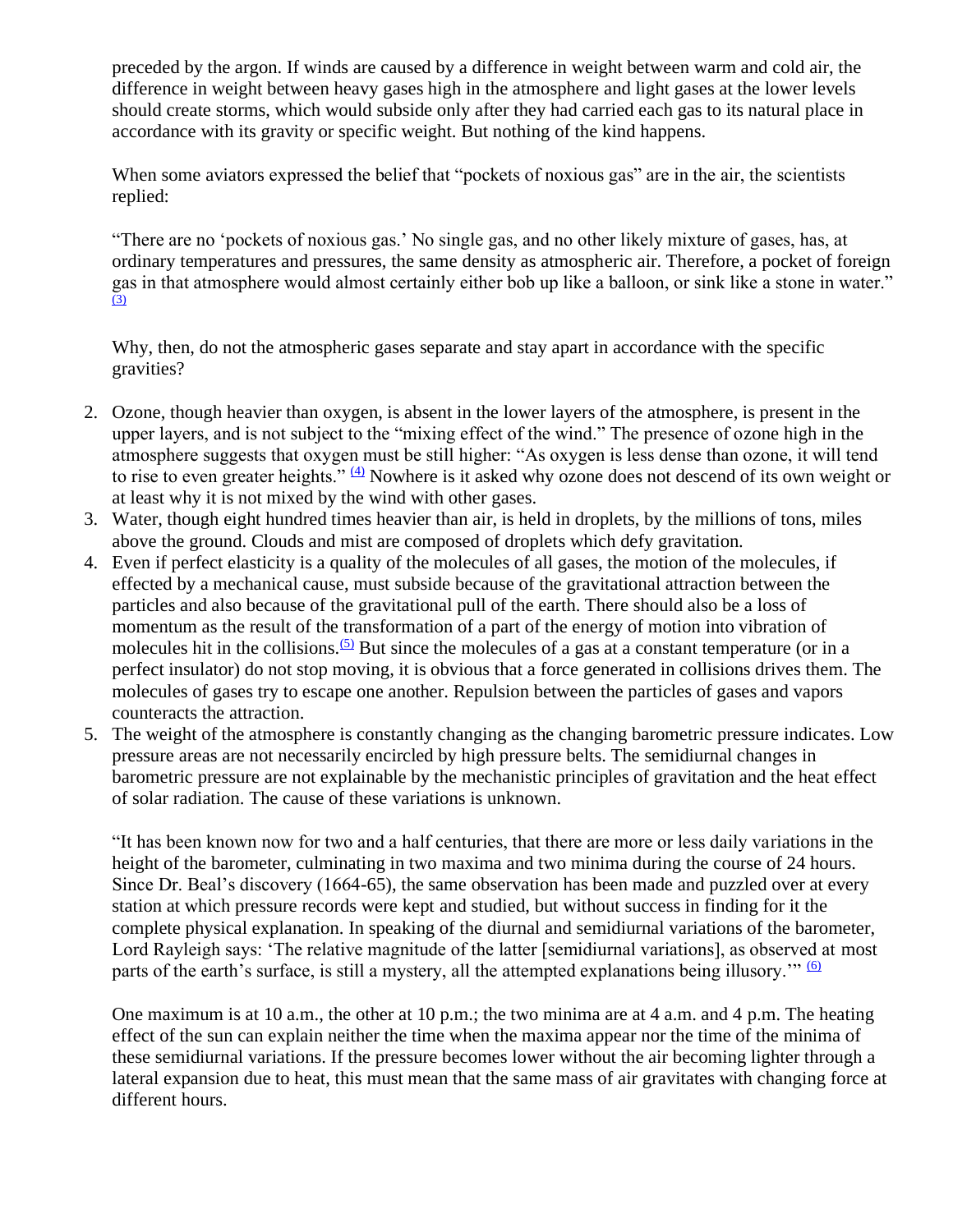The lowest pressure is near the equator, in the belt of the doldrums. Yet the troposphere is highest at the equator, being on the average about 18 km. high there; it is lower in the moderate latitudes, and only 6 km. high above the ground at the poles.

6. Laplace, pondering the shape of the atmospheric envelope of the earth, came to the conclusion that the atmosphere, which rotates with the same angular velocity as the earth and which behaves like a fluid, must be lenticular in form; its polar and equatorial axes must be about 35,000 and 52,000 miles respectively; at the equator the atmosphere must extend more than 21,000 miles above the ground. At these distances from the ground the gravitational force of the earth is just equal to the centrifugal force due to rotation.

From the measurement of the pressure of the earth's atmosphere, measurement based also on the principles of gravitation, it has been deduced that the atmosphere is but 17 (not 21,000) miles high.

Observations of the flight of meteorites and of the polar auroras lead to the conjecture that the atmosphere reaches to a height of 130 miles (meteorites) or over 400 miles (polar auroras). Radio measurements yield about 200 miles for the upper layer recognizable through this method of investigation.

Two computations, both based on the principle of gravitation, differ in the proportion of 17 and 21,000. Direct observations do not justify either of the computed figures.

7. Cyclones, characterized by low pressure and by winds blowing toward their centers, move counterclockwise in the northern hemisphere and clockwise in the southern hemisphere. This movement of air currents in cyclonic vortices is generally explained as the effect of the earth's rotation.

Anticyclones, characterized by high pressure and by winds blowing from their centers move clockwise in the northern hemisphere and counterclockwise in the southern hemisphere. The movement of anticyclones has not been explained and is regarded as enigmatic.

Cyclones and anticyclones are considered a problem of fluidal motion with highest or lowest pressure in the center. As the movement of anticyclones cannot be explained by the mechanistic principles of gravitation and rotation, it must be concluded that the rotation of cyclones is also unexplained.

- 8. The area of land in the northern hemisphere of the earth is to the area of land in the southern hemisphere as three is to one. The mean weight of the land is two and three-quarter times heavier than that of water; assuming the depth of the seas in both hemispheres to be equal, the northern hemisphere up to sea level is heavier than the southern hemisphere, if judged by sea and land distribution; the earth masses above sea level are additional heavy loads. But this unequal distribution of masses does not affect the position of the earth, as it does not place the northern hemisphere with its face to the sun. A "dead force" like gravitation could not keep the unequally loaded earth in equilibrium. Also, the seasonal distribution of ice and snow, shifting in a distillation process from one hemisphere to the other, should interfere with the equilibrium of the earth, but fails to do so.
- 9. Mountainous masses do not exert the gravitational pull expected by the theory of gravitation. The influence of the largest mass on the earth, the Himalaya, was carefully investigated with plumb line on the Indian side. The plumb line is not deflected as calculated in advance.  $\frac{1}{2}$  "The attraction of the mountain-ground thus computed on the theory of gravitation, is considerably greater than is necessary to explain the anomalies observed. This singular conclusion, I confess, at first surprised me very much."  $(G. B. Airy. <sup>(8)</sup>)$  $(G. B. Airy. <sup>(8)</sup>)$  $(G. B. Airy. <sup>(8)</sup>)$  Out of this embarrassment grew the idea of isostasy. This hypothesis explains the lack of gravitational pull by the mountains in the following way. The interior of the globe is supposed to be fluid, and the crust is supposed to float on it. The inner fluid or magma is heavier or denser, the crust is lighter. Where there is a mountainous elevation, there must also be a protuberance beneath the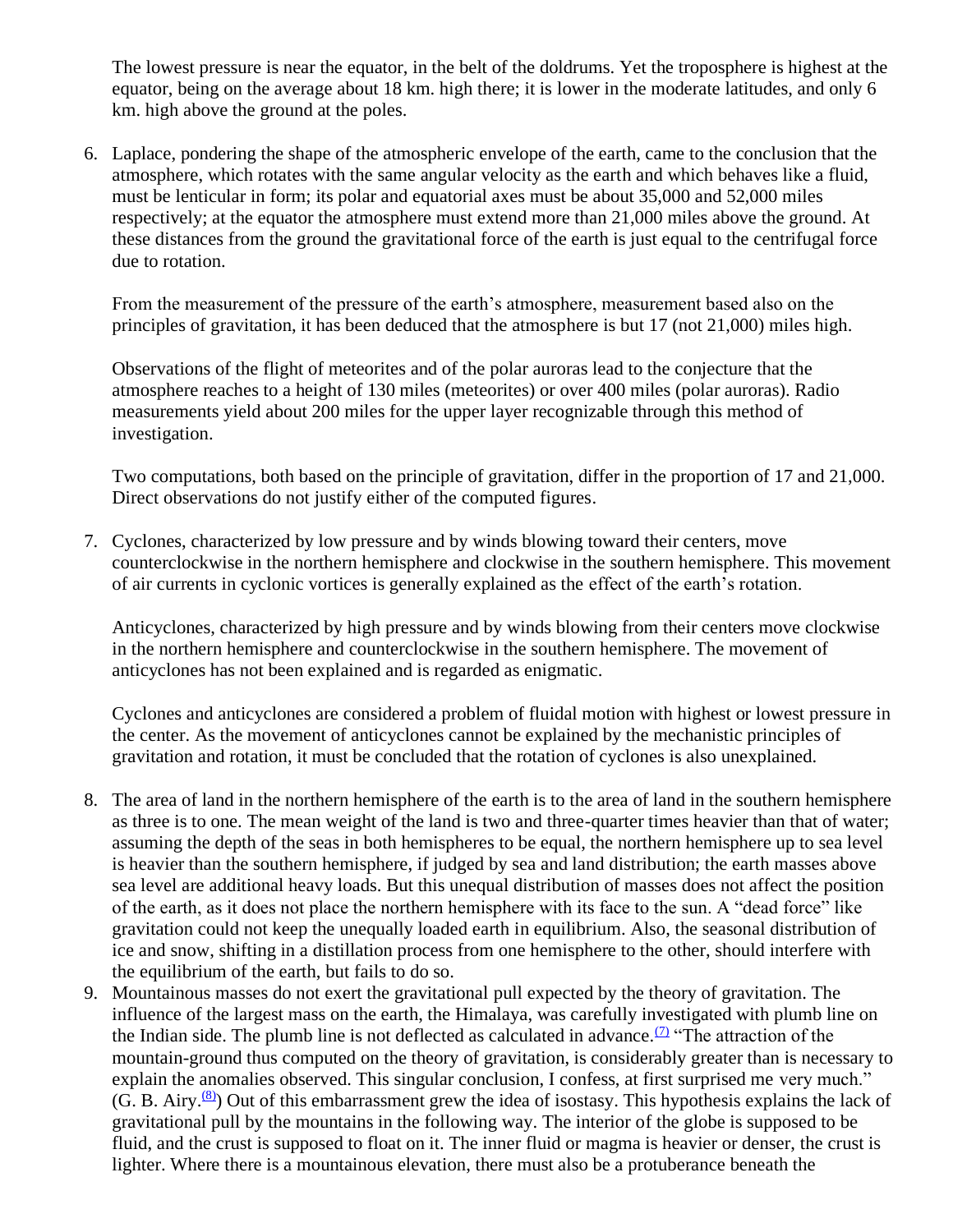mountains, this immersed protuberance being of lesser mass than the magma of equal volume. The way seismic waves travel, and computations of the elasticity of the interior of the earth, force the conclusion that the earth must be as rigid as steel; but if the earth is solid for only 2000 miles from the surface, the crust must be more rigid than steel. These conclusions are not reconcilable with the principle of isostasy, which presupposes a fluid magma less than 60 miles below the surface of the earth. There remains "a contradiction between isostasy and geophysical data."  $(9)$ 

10. Over the oceans, the gravitational pull is greater than over the continents, though according to the theory of gravitation the reverse should be true; the hypothesis of isostasy also is unable to explain this phenomenon. $(10)$  The gravitational pull drops at the coast line of the continents. Furthermore, the distribution of gravitation in the sea often has the peculiarity of being stronger where the water is deeper. "In the whole Gulf and Caribbean region the generalization seems to hold that the deeper the water, the more strongly positive the anomalies."  $(11)$ 

As far as observations could establish, the sea tides do not influence the plumb line, which is contrary to what is expected. Observations on reservoirs of water, where the mass of water could be increased and decreased, gave none of the results anticipated on the basis of the theory of gravitation.<sup> $(12)$ </sup>

11. The atmospheric pressure of the sun, instead of being 27.47 times greater than the atmospheric pressure of the earth (as expected because of the gravitational pull of the large solar mass), is much smaller: the pressure there varies according to the layers of the atmosphere from one-tenth to one-thousandth of the barometric pressure on the earth; $\frac{(13)}{2}$  $\frac{(13)}{2}$  $\frac{(13)}{2}$  at the base of the reversing layer the pressure is 0.005 of the atmospheric pressure at sea level on the earth; $\frac{(14)}{(14)}$  $\frac{(14)}{(14)}$  $\frac{(14)}{(14)}$  in the sunspots, the pressure drops to one tenthousandth of the pressure on the earth.

The pressure of light is sometimes referred to as to explain the low atmospheric pressure on the sun. At the surface of the sun, the pressure of light must be 2.75 milligrams per square centimeter; a cubic centimeter of one gram weight at the surface of the earth would weigh 27.47 grams at the surface of the sun. Thus the attraction by the solar mass is 10,000 times greater than the repulsion of the solar light. Recourse is taken to the supposition that if the pull and the pressure are calculated for very small masses, the pressure exceeds the pull, one acting in proportion to the surface, the other in proportion to the volume.  $(15)$  But if this is so, why is the lowest pressure of the solar atmosphere observed over the sunspots where the light pressure is least?

12. Because of its swift rotation, the gaseous sun should have the latitudinal axis greater than the longitudinal, but it does not have it. The sun is one million times larger than the earth, and its day is but twenty-six times longer than the terrestrial day; the swiftness of its rotation at its equator is over 125 km. per minute; at the poles, the velocity approaches zero. Yet the solar disk is not oval but round: the majority of observers even find a small excess in the longitudinal axis of the sun.  $(16)$  The planets act in the same manner as the rotation of the sun, imposing a latitudinal pull on the luminary.

Gravitation that acts in all directions equally leaves unexplained the spherical shape of the sun. As we saw in the preceding section, the gases of the solar atmosphere are not under a strong pressure, but under a very weak one. Therefore, the computation, according to which the ellipsoidity of the sun, that is lacking, should be slight, is not correct either. Since the gases are under a very low gravitational pressure, the centrifugal force of rotation must have formed quite a flat sun.

Near the polar regions of the sun, streamers of the corona are observed, which prolong still more the axial length of the sun.

13. If planets and satellites were once molten masses, as cosmological theories assume, they would not have been able to obtain a spherical form, especially those which do not rotate, as Mercury or the moon (with respect to its primary).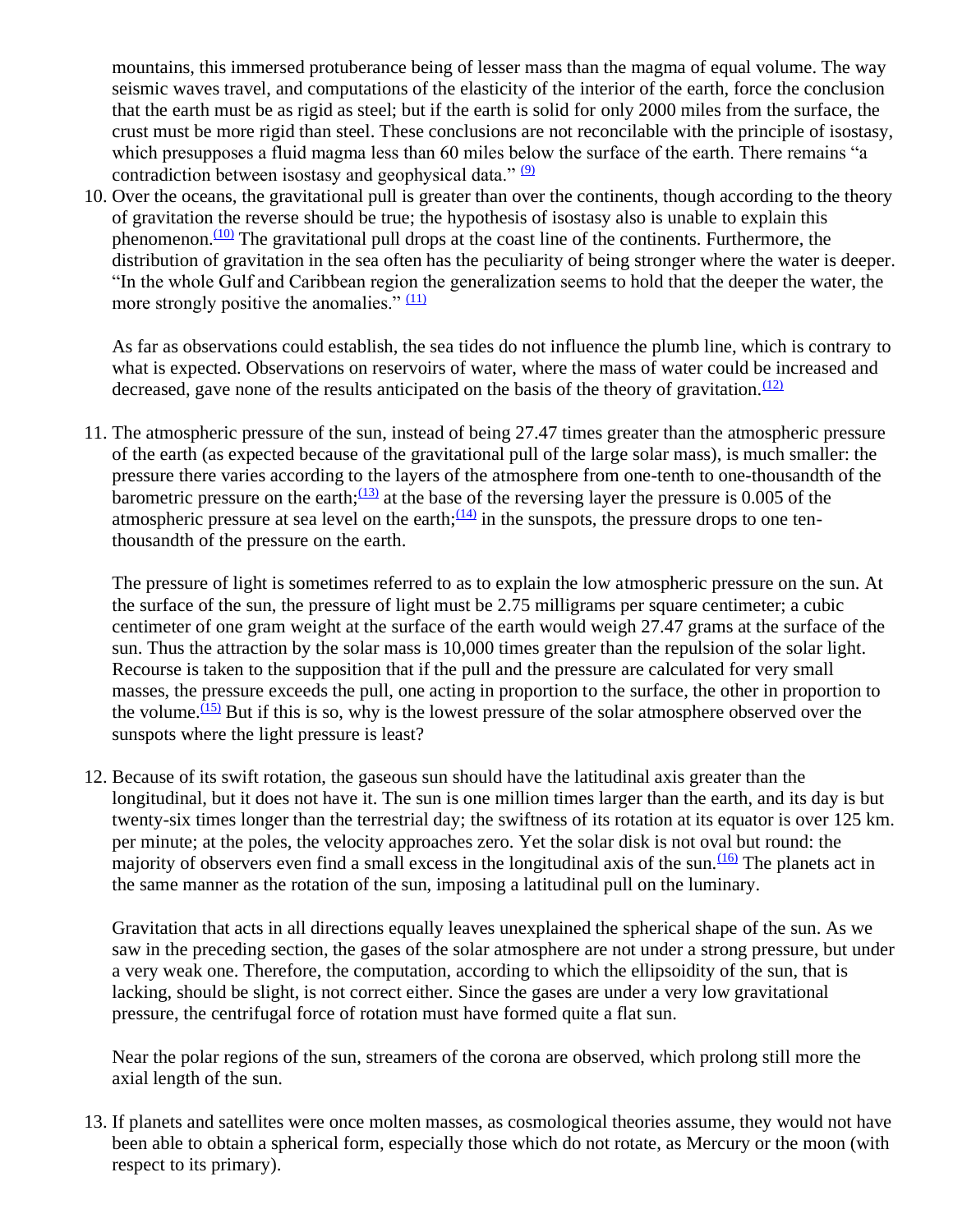- 14. The Harmonic Law of Kepler views the movements of the planets as depending only on their distance from the sun. According to Newton, the masses of the sun and the planets must also enter the formulas. The Newtonian orbits differ from the Keplerian, found empirically. The Newtonian formula has a sum of masses (instead of a product of masses), and in view of the largeness of the sun, the Newtonian orbits are supposed to not deviate substantially from the Keplerian. $\frac{(17)}{2}$  $\frac{(17)}{2}$  $\frac{(17)}{2}$
- 15. Perturbations of planets due to their reciprocal action are pronounced in repulsion as well as attraction. A perturbation displacing a planet or a satellite by a few seconds of arc must direct it from its orbit. It is assumed that the orbits of all planets and satellites did not change because of perturbations. A regulating force emanating from the primary appears to act. In the gravitational system there is no place left for such regulating forces.
- 16. The perturbating activity appears unstable in the major planets, Jupiter and Saturn: Between the minimum of the year 1898-99 and the maximum of the 1916-17 there was found an 18 percent difference. $\frac{(18)}{8}$  $\frac{(18)}{8}$  $\frac{(18)}{8}$  As these planets did not increase in mass in the meantime, this change is not understandable from the point of view of the theory of gravitation, which includes the principle of the immutable gravitational constant.
- 17. The pressure of light emanating from the sun should slowly change the orbits of the satellites, pushing them more than the primaries, and acting constantly, this pressure should have the effect of acceleration: the pressure of light per unit of mass is greater in relation to the satellites than in relation to their primaries. But this change fails to materialize; a regulating force seems to overcome this unequal light pressure on primaries and secondaries.
- 18. The sun moves in space at a velocity of about twenty kilometers a second (in relation to the nearby stars). This motion, according to Lodge, must change the eccentricities of some of the planetary orbits to an extent which far exceeds the observed values. $\frac{(19)}{2}$  $\frac{(19)}{2}$  $\frac{(19)}{2}$
- 19. The motion of the perihelia of Mercury and Mars and of the nodes of Venus differ from what is computed with the help of the Newtonian law of gravitation. Einstein showed how his theory can account for the anomaly of Mercury; however, the smaller irregularities in the movements of Venus and Mars cannot be accounted for by Einstein's formulas.
- 20. Unaccounted for fluctuations in the lunar mean motion were calculated from the records of lunar eclipses of many centuries and from modern observations. These fluctuations were studied by S. Newcomb, who wrote: "I regard these fluctuations as the most enigmatic phenomenon presented by the celestial motions, being so difficult to account for by the action of any known causes, that we cannot but suspect them to arise from some action in nature hitherto unknown."  $(20)$  They are not explainable by the forces of gravitation which emanate from the sun and the planets.
- 21. It was found that "the strength of radio reception was nearly doubled with the passing of the moon from overhead to underneath the observer ... It does not appear reasonable that the relatively small gravitational tide in the earth's atmosphere, which changes the barometric pressure by less than half of one percent, could account for a sufficient change in altitude of the ionized layer to produce such marked changes in the intensity of reception."  $(21)$

The lifting of the ionosphere generally results in better radio reception, and the small tidal action by the moon when overhead should improve reception a little, not impair it; in any event, the moon cannot have a marked effect on the ionosphere without being itself a charged body. But if the moon is charged, it cannot behave in its motion as though the gravitational force alone acts between it and the earth.

22. The tails of the comets do not obey the principle of gravitation and are repelled by the sun. "There is beyond question some profound secret and mystery of nature concerned in the phenomenon of their tails" ; enormous sweep which it (the tail) makes round the sun in perihelion, in the manner of a straight and rigid rod, is in defiance of the law of gravitation, nay, even of the recorded laws of motion" (J. Herschel). $\frac{(22)}{2}$  $\frac{(22)}{2}$  $\frac{(22)}{2}$ 

"What has puzzled astronomers since the time of Newton, is the fact that while all other bodies in the sidereal universe, as far as we are aware, obey the law of gravitation, comets' tails are clearly subject to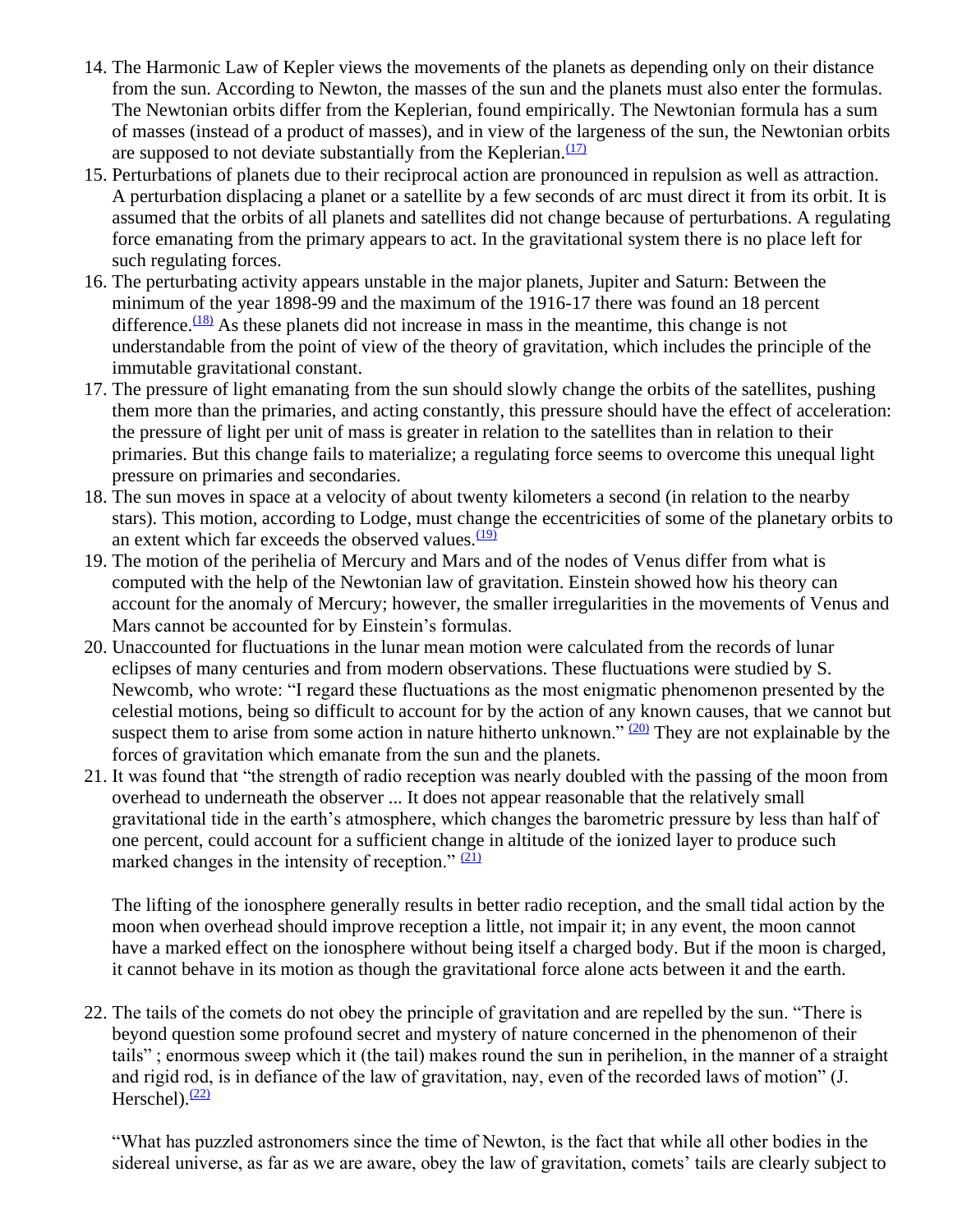some strong repulsive force, which drives the matter composing them away from the sun with enormously high velocities" (W.H. Pickering)

- 23. The change in the angular velocity of comets (especially of the comet Encke) is not in accord with the theoretical computations based on the theory of gravitation. $\frac{(23)}{23}$  $\frac{(23)}{23}$  $\frac{(23)}{23}$
- 24. Meteors, after entering the terrestrial atmosphere at about 200 km. above the ground, are violently displaced toward the east. These displacements of the meteors are usually ascribed to winds blowing in the upper atmosphere.<sup> $(24)$ </sup> The atmospheric pressure at a height of 45 km. is supposed to be but "a small fraction of one millimeter of mercury."  $(25)$  On the other hand, the velocity with which the meteors approach the earth is between 15 and 75 km. per second, on the average about 40 km. per second or over 140,000 km. per hour. If winds of 150 km. per hour velocity were permanently blowing at the height where the meteors become visible, it would not be possible for such winds of rarefied atmosphere to visibly deflect stones falling at the rate of 140,000 km. per hour.

Approaching the earth, the meteorites suddenly slow down and turn aside, and some are even repelled into space. "A few meteors give the appearance of penetrating into our atmosphere and then leaving it, ricocheting as it were."  $(26)$ 

25. The earth is a huge magnet; it has electric currents in the ground and is enveloped by a number of layers of electrified ionosphere. The sun possesses an electric charge and magnetic poles; also the sunspots are found to be powerful magnets. The ionosphere is permanently charged by particles arriving from the sun; sunspots actively influence terrestrial magnetism, ground currents, the ionosphere's charge, and auroras. As the principle of gravitation leaves no room for the participation of other forces in the ordinary movements of the celestial mechanism, these obvious and permanent influences of the electromagnetic state of the sun on the magnetic field of the earth, the ionosphere, the auroras, and the earth currents are not allowed to have more than zero effect on the astronomical position of the earth, and this for the sake of maintaining the integrity of the gravitational principle.

Sun and moon, comets, planets, satellites, and meteorites - all the heavenly host - air and water, mountain massifs and sea tides, each and all of them $(27)$  disobey the "law of laws" which is supposed to know no exception.

\* \* \*

To the empirical evidences of the fallacy of the law of gravitation four well known difficulties of the gravitational theory can be added:

- a. Gravitation acts in no time. Laplace calculated that, in order to keep the solar system together, the gravitational pull must propagate with a velocity at least fifty million times greater than the velocity of light. A physical agent requires time to cover distance. Gravitation defies time.
- b. Matter acts where it is not, or *in abstentia*, through no physical agent. This is a defiance of space. Newton was aware of this difficulty when he wrote in a letter to Bentley: "That gravity should be innate, inherent, and essential to matter, so that one body can act upon another at a distance through a vacuum without the mediation of anything else, by and through which their action and force may be conveyed from one to another, is to me so great an absurdity that I believe no man, who has in philosophical matters a competent faculty of thinking, can ever fall into it." Leibnitz opposed the theory of gravitation for this very reason.
- c. Gravitational force is unchangeable by any and all agents or by any medium through which it passes, always propagating as the inverse square of the distances. "Gravitation is entirely independent of everything that influences other natural phenomena" (De Sitter $\frac{(28)}{2}$  $\frac{(28)}{2}$  $\frac{(28)}{2}$ ). This is a defiance of the principles governing other energies.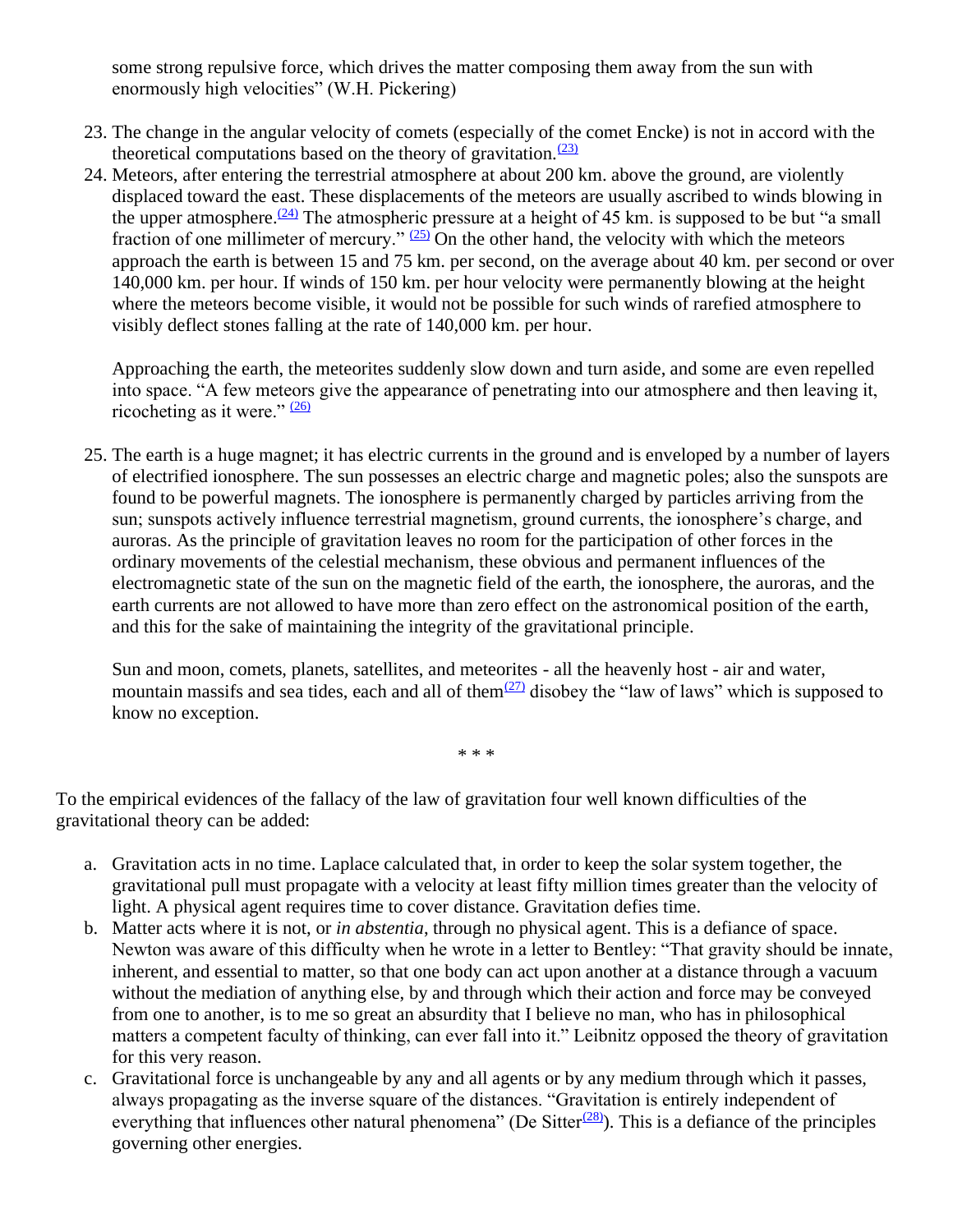d. Every particle in the universe must be under a tendency to be pulled apart because of the infinite mass in the universe: it is pulled to all sides by all the matter in space.

A few additional remarks about the motion of bodies in the universe which bear upon the theory of gravitation are added here:

- 1. The notion of the tangential escape or inertia of the primary motion of the planets and satellites, being adopted by all cosmogonical theories of post-Newtonian days, led all of them into insurmountable difficulties. The retrograde motion of some satellites is one of these difficulties.
- 2. The principle of gravitation demands an ultimate balling of all matter in the cosmos. This is not in harmony with spectral observations, which suggest even an "expanding universe"
- 3. "An atom differs from the solar system by the fact that it is not gravitation that makes the electrons go round the nucleus, but electricity." (B. Russell). Different principles are supposed to govern the motion of the planetary bodies in the macrocosm and microcosm. $\frac{(29)}{29}$  $\frac{(29)}{29}$  $\frac{(29)}{29}$

\* \* \*

Newton explained the principle underlying the motion of the planets and the satellites by the example of a stone thrown horizontally from a mountain with such force that gravitation bends its flight so that it revolves around the earth, coming back to exactly the same place, once again to repeat the course of its flight. But he admits "It is not to be conceived that mere mechanical causes could give birth to so many regular motions," and invokes an act of Providence in providing each satellite with a tangential push of a strength which, together with the pull of the primary, creates an orbit. (General Scholium to Book III of the *Principia*) The inertia of the tangential (instantaneous) push has not exhausted itself in all the eons despite the tidal friction between a satellite and its primary, or the sun pulling the satellite away from the primary, or the resistance of matter (meteorites) in space, though all these forces act permanently and therefore with acceleration.

\* \* \*

Newton's gravitational theory is regarded as proved by the action of the tides. But studying the tides, Newton came to the conclusion that the moon has a mass equal to one fortieth of the earth. Modern calculations, based on the theory of gravitation (but not on the action of the tides), ascribe to the moon a mass equal to 1/81 of the earth's mass. $\frac{(30)}{2}$  $\frac{(30)}{2}$  $\frac{(30)}{2}$ 

The greatest triumph of the theory of gravitation was the discovery of the planet Neptune, the position of which was calculated simultaneously by Adams and Leverrier from the perturbations experienced by Uranus. But in the controversy which ensued concerning the priority in announcing the existence of Neptune, it was stressed that neither of the two scholars was the real discoverer, as both of them calculated very erroneously the distance of Neptune from the orbit of Uranus.<sup>[\(31\)](https://www.varchive.org/ce/cosmos.htm#f_31)</sup> Yet, even if the computations were correct, there would be no proof that gravitation and not another energy acts between Uranus and Neptune. The gravitational pull decreases as the square of the distance. Electricity and magnetism act in the same way. Newton was mistaken when he ascribed to magnetism a decrease that follows the cube of the distance. $(32)$ 

Building his System of the World, Newton put before his readers "Rules of Reasoning in Philosophy." The First Rule is: "We are to admit no more causes of natural things than such as are both true and sufficient to explain their appearances." Rule II is : "Therefore, to the same natural effects we must, as far as possible, assign the same causes."

Thorough theoretical and experimental investigations will be necessary to build a new theory in place of the now accepted theory of gravitation. For the present we shall offer only general suggestions.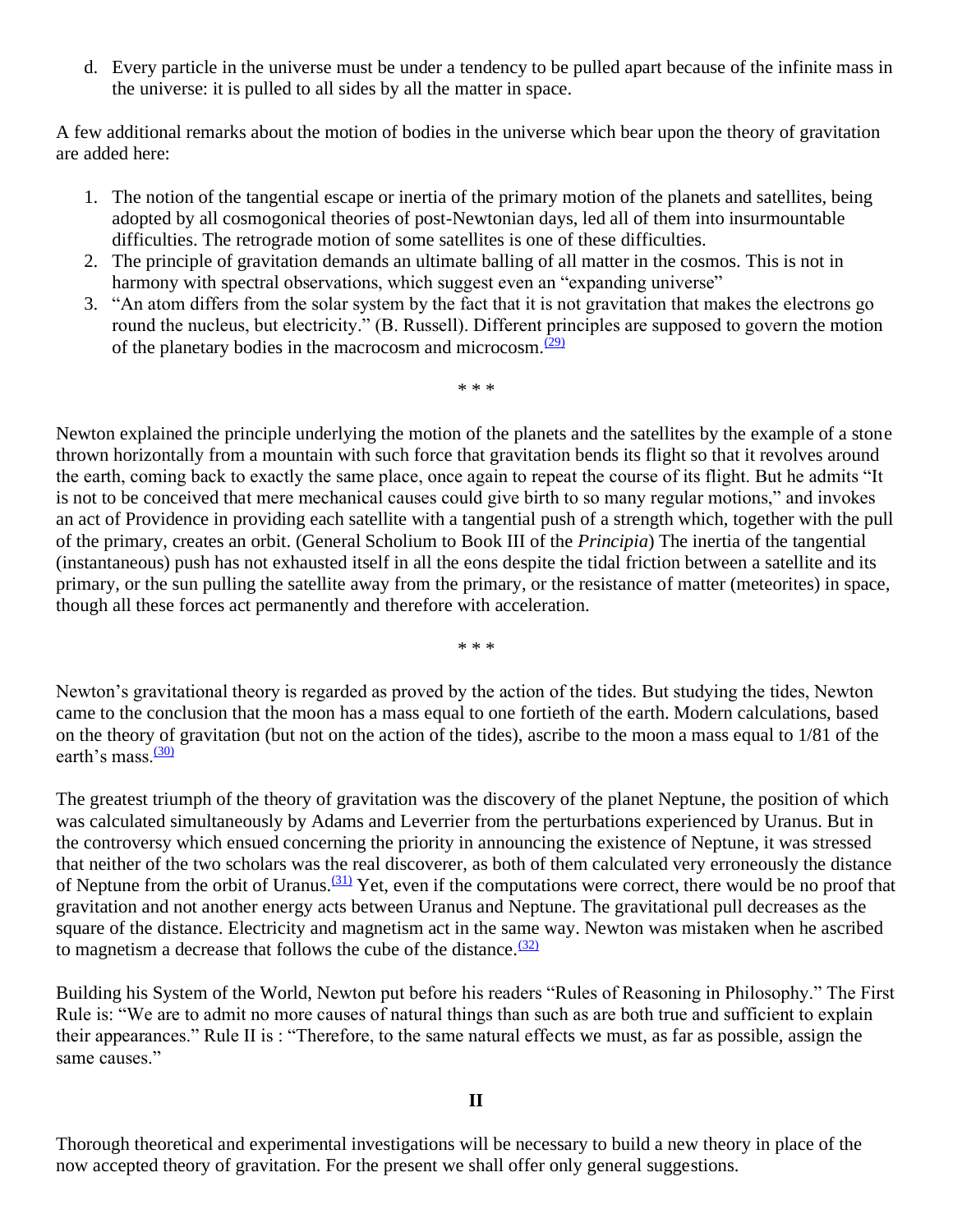- 1. *Attraction between two neutral atoms*. Each atom is made up of positive and negative electricity and, though neutral as a whole, may form an electric dipole when subjected to an electric force. Thus, in the theory presented here, this attraction is not due to "inherent gravitational" properties of mass, but instead to the well known electrical properties of attraction. Two dipoles arrange themselves so that the attraction is stronger than their mutual repulsion.
- 2. *Inertia, or the passive property of matter. "*The equality of active and passive, or gravitational and inertial mass was in Newton's system a most remarkable accidental coincidence, something like a miracle. Newton himself decidedly felt it as such" (W. DeSitter). $\frac{(33)}{(33)}$  $\frac{(33)}{(33)}$  $\frac{(33)}{(33)}$

In Einstein's explanation, inertia and gravitation are not two different properties, but one and the same property viewed from different points in space. According to his illustration, a man in an elevator that is being continuously pulled up by a rope invisible to the man will feel his feet pressed against the bottom of the elevator and will think that he gravitates toward the floor. But someone else observing the situation from the outside in space will judge that there is a fact of inertia; the pulled elevator has to overcome the inertia of the man standing on its floor. If the man in the elevator lets an object fall from his hand, it will approach the floor at an accelerated speed because the elevator is being continuously pulled upward; to the observer on the outside it rises with acceleration.

By this illustration Einstein tried to explain the equivalence of inertia and gravitation. But it is impossible to adopt this explanation for the gravitational effect of the globe: the observer from outside cannot perceive the globe as moving simultaneously in all directions. Einstein sees the difficulty and says: "It is, for instance, impossible to choose a body of reference such that, as judged from it, the gravitational field of the earth (in its entirety) vanishes."  $(34)$ 

In our explanation the active property is due to one kind of charge in the atom - the attracting (attracted) charge; the passive property, to the opposite charge, which repels (is repelled). Both exist in equal quantities in a neutral atom; this explains the equality of the gravitating and inertial properties of matter.

However, the charges must arrange themselves in such a manner that attraction proceeds: the attracting force overcomes the repelling force because the attracting poles of the dipoles are closer to one another than the repelling poles; when the repelling poles are closer, the atoms (or their combinations in molecules) repel each other, as is the case with gases.

A charged body attracts more strongly than a neutral body because of the presence of free electrons; in dipoles the charges rearrange themselves only a little, but free electrons can rearrange themselves much more.

3. *Attraction of bodies toward the earth*. The ionosphere is strongly charged with respect to the "neutral" earth; a potential difference of 100 volts per meter altitude exists near the ground, or a difference in potentials which forces the current through the electric lamps. Does any relation exist between the difference in voltage in the lower atmosphere and the difference in weight ("at the ceiling of a room 3 meters high a kilogram weighs about one milligram less than at the floor" )?

With the altitude a voltage difference per meter is not the same as near the ground, but it accumulates to a high figure: "Between a point ten miles high and the surface of the earth there is an electrical pressure difference of about a hundred and fifty thousand volts." [\(35\)](https://www.varchive.org/ce/cosmos.htm#f_35)

Neutral bodies consist of both positive and negative charges. Neutral atoms form dipoles along the lines of force of the electric field with poles turned toward the earth and the ionosphere. Is the fall of objects due to their "dipole attraction" and to their movement in an electrical field as dipoles? The proximity to the ground gives its action preference over that of the ionosphere as far as the attracting force is concerned, since the distance between the opposite electric poles of the atomic dipole is much smaller in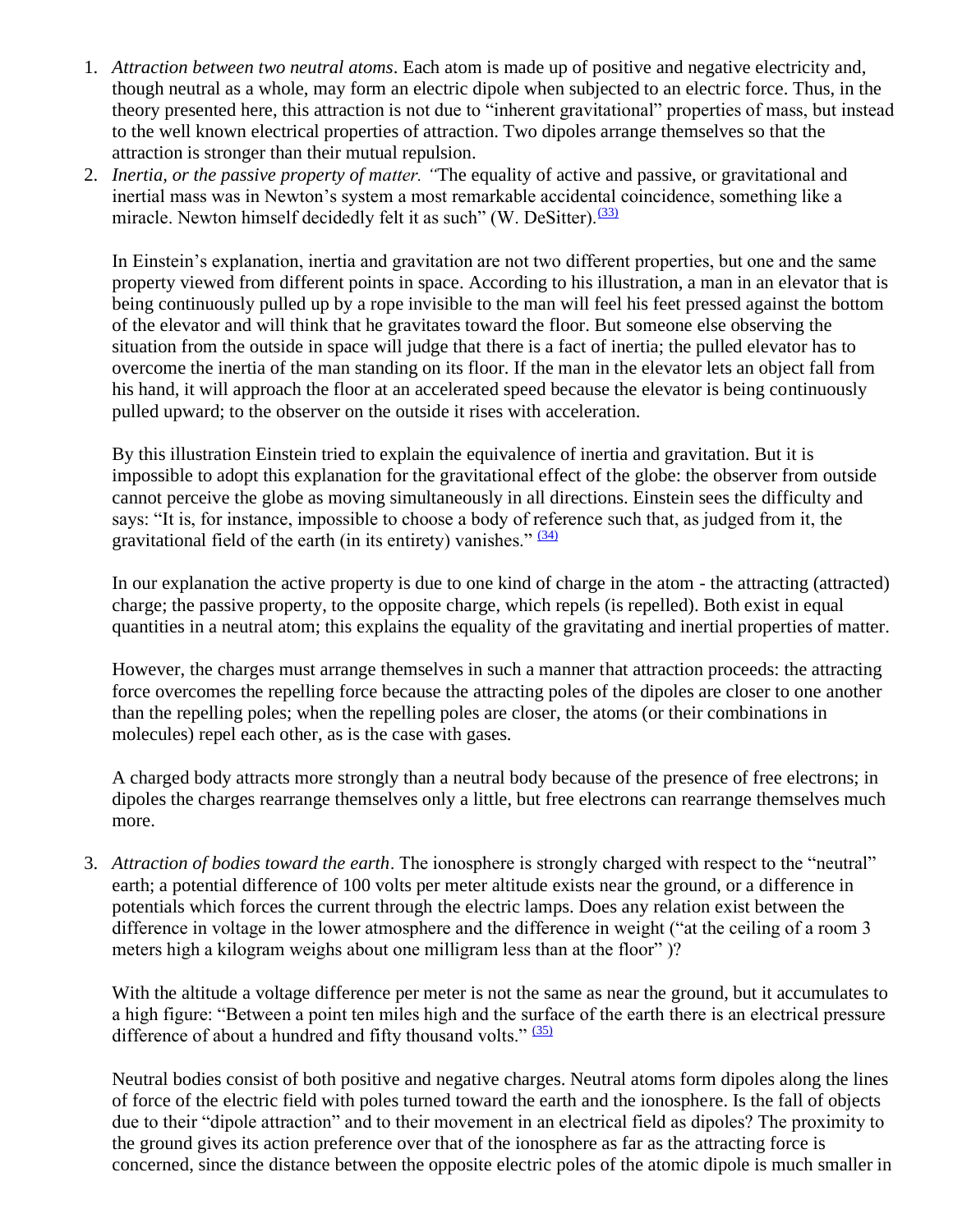comparison to its total distance from the ionosphere than from the ground. This means, however, that when objects reach a certain altitude, they would be attracted upward. Meteorites, repelled into space, are apparently charged identically with the upper layer of the ionosphere.

This part of the theory (concerning falling bodies) requires experimentation and exact calculation. It is probable that besides carrying a charge, the ground turns all of its atoms as dipoles toward the ionosphere. $\frac{(36)}{2}$  $\frac{(36)}{2}$  $\frac{(36)}{2}$ 

4. "In contrast to electric and magnetic fields, the gravitational field exhibits a most remarkable property, which is of fundamental importance ... Bodies which are moving under the sole influence of a gravitational field receive an acceleration, which does not in the least depend either on the material or the physical state of the body." (Einstein) $(37)$ 

This law is supposed to hold with great accuracy. The velocity of the fall is generally explored with the help of a pendulum; it appears to us that a charged object must fall with a different velocity than a neutral object. This is generally denied. But the denial is based on the observation that there is no difference in the number of swings of a pendulum in a unit of time, in the case where a charged or neutral bob is used. This method may produce inaccurate results. *In an accurate method, the falling time and the time of ascent of the pendulum must be measured separately.* In the case of a charged body, the increase in the velocity of descent of the pendulum may be accompanied by a decrease in the velocity of ascent, and thus the number of swings in a unit of time would remain the same for charged and noncharged bobs.

In a charged body the attracting and the inertial properties are not equal.

It appears also that the weight of a body increases after it is charged. An experiment made with a piece of hard rubber (ten grams), neutral and again charged by rubbing, on a scale with a sensitivity of onetenth of a milligram, showed a change in weight of over ten milligrams. This appears to be the result of an induced charge in the bottom (ebony) of the balance (placed on a thick plate of glass). A grounded wire held over the scale with the charged rubber raises the scale. If "gravitation" is an electrical phenomenon, attraction by induced electricity is not an entirely different phenomenon. Nevertheless, this experiment cannot be regarded as conclusive for the present problem.

In the oil-drop experiment the action of the charges may be made equal to the "gravitational" pull: One and the same action is ascribed to two fundamentally different principles.

A photograph may provide the answer to the question of how much a charged drop revolving around a pole of a magnet is influenced by the terrestrial pull.

Would a metal container filled with gas fall (in a vacuum) with the same velocity as a solid piece of metal?

#### **III**

*Attraction, repulsion, and electromagnetic circumduction act in the solar system*. Sun, planets, satellites, comets are charged bodies. As charged bodies they are interdependent.

The solar surface is charged negatively in relation to the charge of the earth, as the spectral lines (with the dominant red line in the spectrum of hydrogen) reveal. The sun carries a charge and rotates: it is an electromagnet.

The spots of the sun are magnetic, and the filaments of hydrogen on the sun's surface arrange themselves as iron particles in a magnetic field.<sup>[\(38\)](https://www.varchive.org/ce/cosmos.htm#f_38)</sup> Besides the spots, the sun as a whole is a magnet. "The form of the corona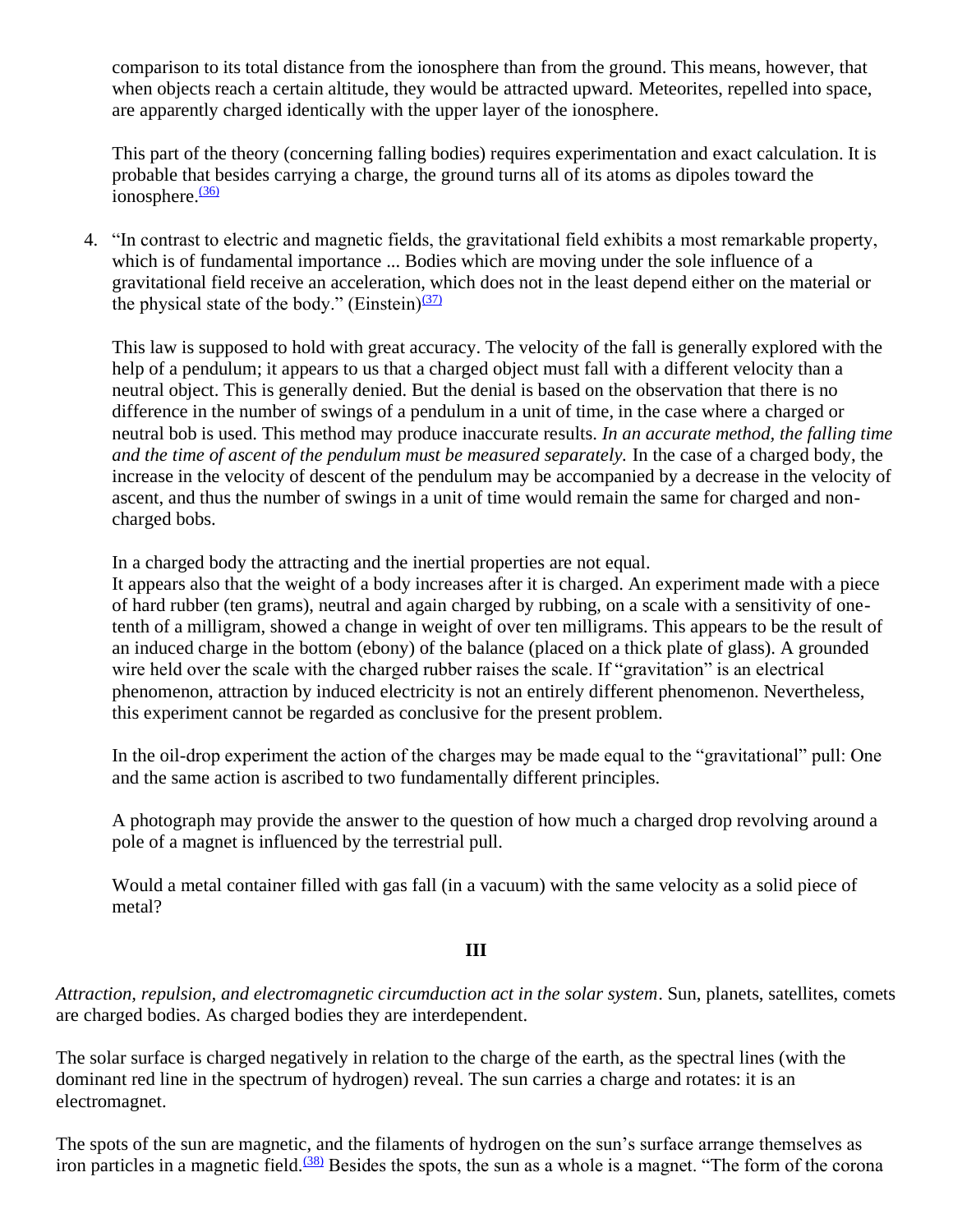and the motion of the prominences suggest that it is a magnet," wrote G.E. Hale when he undertook to detect the Zeeman effect.<sup>[\(39\)](https://www.varchive.org/ce/cosmos.htm#f_39)</sup> The Zeeman effect proved to be most pronounced at 45° in both hemispheres of the sun; Hale found the displacement of lines decreases to zero at the equator and near the poles of rotation; and also that "a first approximate value for the vertical intensity of the sun's general field at the poles is 50 gausses." Thus, it was confirmed that the sun is a magnet, but the magnetic field was found not to be strong.

This result is questioned here. The lines of the corona suggested the existence of a magnetic field on the sun to the scholar who discovered it. But the form of the corona suggests a powerful magnetic field. $(40)$  Visible coronal bands and streamers reach a distance equal to ten and more diameters from the disc of the sun—Mercury is only forty solar diameters from the sun and Earth 108 solar diameters. More recent investigation by Stevens, who photographed the streamers from 25,000 feet, disclose a globular corona more extensive than any known from ground photographs.

Disturbances in filaments and vortices of the sun affect the ionosphere of the earth and prove the existence of a powerful charge on the sun; rotating at the speed of the solar rotation, a strong charge must produce a strong magnetic field.

A revised investigation of the magnetic power of the field around the sun is here suggested. It should be kept in mind that the observations have been made from the solar magnetic field, in which the earth is embedded, if our concept is correct. It is possible also that the strongest Zeeman effect will show itself in latitudes higher than 45°. As is well known, the angle of observation must be taken into consideration in observing the Zeeman effect.

The sun is a rotating charged body, and it creates a magnetic field. We assume the solar charge to be large enough to produce a magnetic field with lines of force reaching the orbit of Pluto. The charged planets move at right angles to the sun's magnetic lines of force and describe the usual circular motion to which moving charged bodies are subjected in a magnetic field. Satellites, in turn, revolve in smaller magnetic fields produced by the rotation of the charged planets. The non-rotating planets have no satellites, for they do not produce magnetic fields. If there are rotating satellites, they may be able to revolve trabants around them.

"The origin of the earth's main magnetic field has so far defied all attempts of solution."  $(41)$  The cause of the earth's magnetic field is in (1) the magnetic field of the sun, and (2) the rotation of the charged earth around its axis.

It has been calculated  $(42)$  that if the earth is a magnet because of the rotating charge on its surface, the charge must be so great as to "enter as a serious factor in planetary perturbations," and therefore the theory was dropped. $(43)$  But this is exactly what happens: the electromagnetic fields of the earth and of other planets are the causes of the planetary perturbations.

We have constructed a theory according to which the members of the solar system are charged bodies; electric attraction and repulsion, and electromagnetic circumduction act in the system; the origin of the magnetic field around the sun is in its charge—the sun is an electromagnet; planetary motion is due to the electromagnetic force exerted on the planets by the sun. The planets as charged bodies create magnetic fields by their rotation. It follows that (a) gravity, depending on electrical charge, varies with the charge, (b) the masses of the planets are inaccurately calculated, (c) the positive and negative charges are manifested only in relation to the charge of the earth.

One of the differences between the conception of celestial mechanism expounded here and the theories of gravitation of Newton and Einstein is that in our understanding the revolution of the moon is a process of a different order from that of the falling of objects near the terrestrial ground. The revolution of the moon is a phenomenon of circumduction of a charge by a magnetic field and is not a fall combined with inertia; the primary motion of planets and satellites along a straight line is a fallacious notion. At the distance of the moon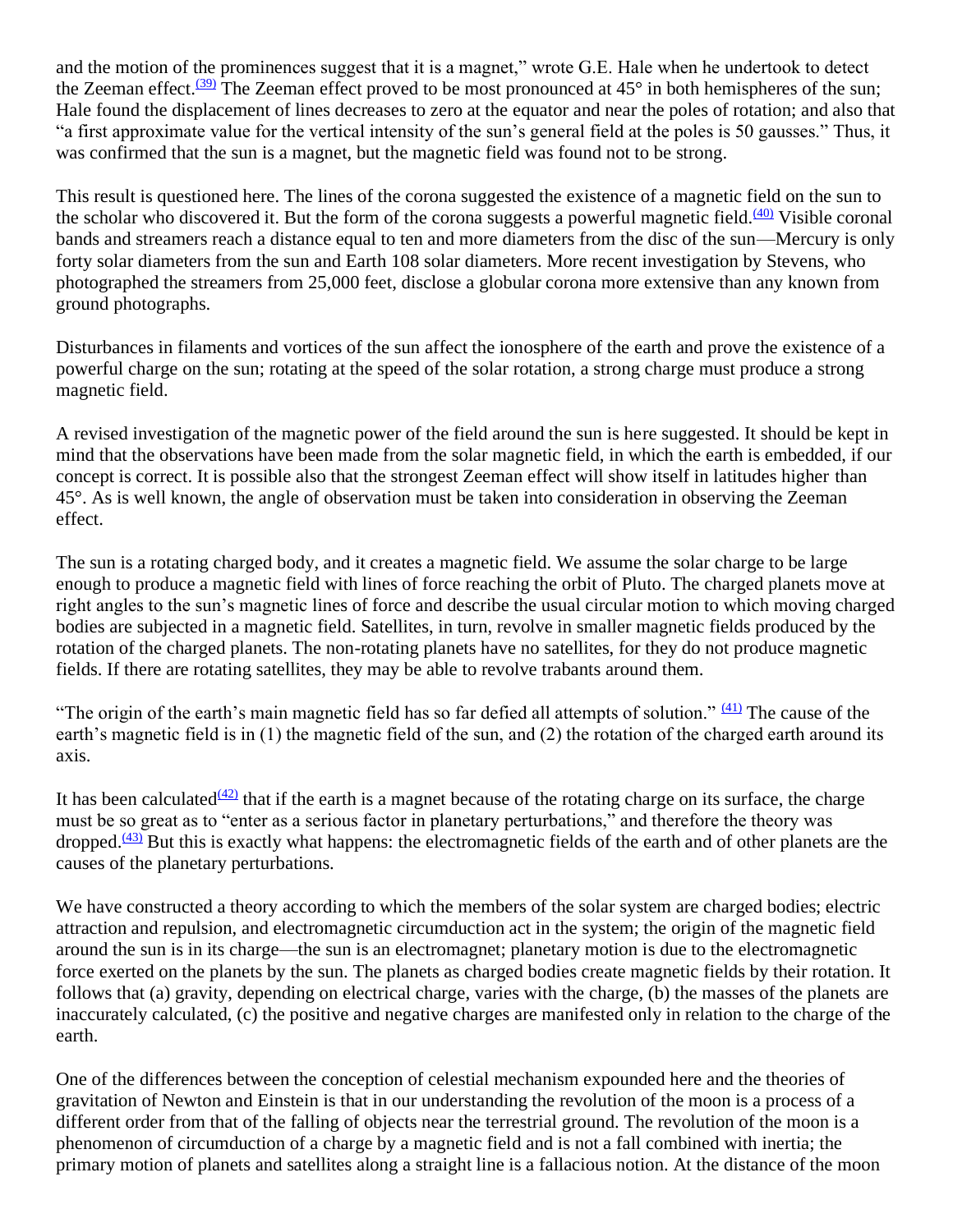the electromagnetic field of the earth causes circumduction while in the terrestrial atmosphere the electric field between the earth and the ionosphere causes the movement of the dipoles. Like the moon, the earth and other planets and satellites are subject to electromagnetic circumduction.

#### **IV**

"Universal gravitation" is an electromagnetic phenomenon, in which the charges in the atoms, the free charges, the magnetic fields of the sun and the planets play their parts.

In the frame of this theory the following phenomena become explainable:

- 1. *All planets revolve in approximately one plane*. They revolve in a plane perpendicular to the lines of force of the sun's magnetic field.
- 2. *The planets have a greater aggregate energy of motion than the sun*. The revolution of the planets did not originate in the angular velocity of rotation of the sun; the magnetic field of the sun effected their revolution. Also, the fact that one of the satellites of Mars revolves with an angular speed greater than that of the rotation of this planet is explained here by electromagnetic circumduction.
- 3. *The retrograde revolution of a number of satellites*. It is due either to retrograde rotation of the primary with inversed magnetic poles or to a difference of charges. The fact that the retrograde satellites of Jupiter and Saturn are the most remote from their primaries poses the problem whether their remoteness from the primaries and their relative closeness to the sun play a role in their being of a presumably different charge than the other satellites of Jupiter and Saturn. $\frac{(44)}{4}$  $\frac{(44)}{4}$  $\frac{(44)}{4}$

In the case of Uranus, the retrograde revolution of its satellites follows the retrograde rotation of the planet and its magnetic field. (One of the magnetic poles of Uranus can be readily investigated because it faces the ecliptic.)

- 4. *The rotation of the earth*. The tidal theory fails to account for the rotation of the planets. The position of the magnetic poles of the earth at a distance of about 20 degrees from the geographical poles may be related to the rotation of the earth. Once each day the magnetic poles of the earth occupy the southernmost and the northernmost positions in the lines of the magnetic field of the sun.
- 5. *Perturbations among the members of the solar system* are actions of attraction as well as of repulsion and depend on the charges of the planets and satellites and their magnetic properties. The fact that after perturbations, the planets resume their normal courses is due to the regulating action of the sun's magnetic field. Similarly, the satellites are regulated in their motion by the electromagnetic fields of the primaries.
- 6. *The anomalies in the motion of Mercury and other planets*. The velocities of revolution of the planets depend on their charges. A strongly charged body is carried across the lines of the magnetic field more swiftly than a weakly charged body. If the charge of a planet increases, the velocity of revolution of such a planet must increase too. Positive as well as negative charges arrive from the sun in an uninterrupted flow.

The planet Mercury moves faster and faster. *This must be the result of an increasing charge of the planet*. Also, the anomalies in the motion of other inner planets may be attributed to a changing charge; other irregularities in the motion of the planets can be attributed to the fact that the electrical charge of the sun is not equally distributed on the solar surface.

7. *The deflection of a ray of light passing close to the sun*. Before attributing the deflection to the gravitational field of the sun, the influence of the magnetic field of the sun on the rotation of light should be calculated. (The influence of the moon on a ray of light by creating a ripple in the atmosphere during a solar eclipse must not be overlooked; an investigation of the trajectory of a stellar ray passing close to the moon in a lunar eclipse is suggested here.)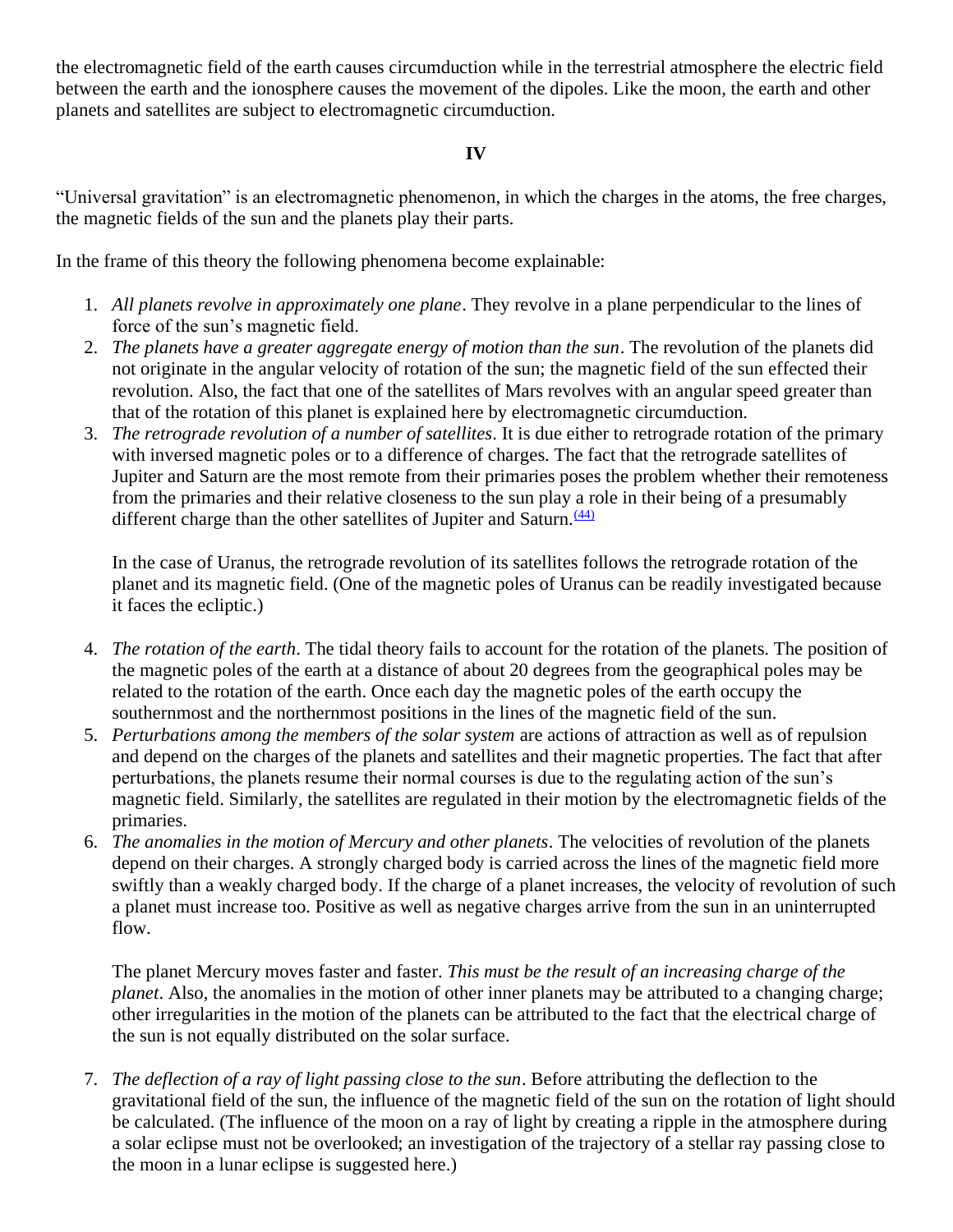- 8. *The repulsion of a comet's tail by the sun*. The head of a comet and its tail are charged under a great potential difference, accounting for the manifest repulsion of the tail and attraction of the head. The neck of the comet is probably composed of positive and negative elements in equal proportion, thus forming a neutral zone between the head and the tail. Under the influence of the temperature in space the charges change and the comet returns on its orbit.
- 9. *The displacement of the meteorites in the higher atmosphere*. It is caused not by the winds, but by the electromagnetic effect of the ionosphere. The light of the meteorites is caused by electric discharges. Consequently, the passage of meteorites disturbs radio reception.
- 10. *The influence of the moon on radio reception*. The charged moon on its hourly stations exerts an attracting-repelling action on the electrified layers of the atmosphere (ionosphere) to a greater degree than on the "insulating layer" of the earth's atmosphere.
- 11. *The semi-diurnal variations of the barometric pressure*. These variations with maxima at 10 a.m. and 10 p.m. have their cause in the semi-diurnal changes of the charge of the ionosphere at the same hours, 10 a.m. and 10 p.m. The barometric pressure reflects the degree of attraction exerted by the ground and the ionosphere on the gaseous envelope.
- 12. *The defiance of gravity by water and cloud building*. The ground and the ionosphere induce secondary charge-layers in the atmosphere. In such a secondary layer cloud-building takes place. Generation of electricity in clouds is due not to the friction of neutral clouds on mountain ridges, or to the friction of neutral clouds among themselves, or to the friction of droplets by the gravitational pull on them, but to the fact that droplets rise already charged toward the charged layer of the atmosphere, and clouds are further subjected to induction by the ground and the ionosphere. This explains also the segregation of the charges in the upper and lower levels of the clouds.
- 13. *Defiance of gravity experienced in the cumulo-nimbus clouds*. This defiance recorded by airplane pilots is the result of charges and electromagnetic effects prevailing in these clouds.
- 14. *The direction of the cyclonic and anticyclonic whirls*. Their direction on the earth, as well as on the sun, depends on the electromagnetic fields and not on the rotation of these bodies.
- 15. *Increased gravity over the sea*. The increase of gravity over the sea as compared with that over the continent may be explained by the higher charge of salt water.

\* \* \*

There were a few attempts made to unite the electromagnetic and gravitational field theories; but as far as I know nobody has tried to solve the problem of planetary movement around the sun as a motion of charged bodies in a magnetic field; my explanation implies that the measurement of the solar magnetic field by Hale is not correct.

If the sun has a sufficiently strong magnetic field so as to reach the farthest of the planets, the quantitative elements are dictated by the charge of the sun, the strength of its magnetic field, and the charge of the planets.

\* \* \*

The theory of the Cosmos without Gravitation given here in synopsis is written also in a comprehensive form (1941-43). I arrived at this concept early in 1941 as a result of my research in the history of cosmic upheavals as they affected the earth and other members of the solar system. A number of facts proved to me that the sun, the earth and other planets, the satellites, and the comets, are charged bodies, that the planets and their satellites have changed their orbits repeatedly and radically, and that gravitational attraction or the weight of objects has changed during human history. I thus recognized the fact that not gravitation, but electric attraction and repulsion and electromagnetic circumduction govern the solar system.

In construction the electromagnetic theory of the solar system, I am indebted to Miss Shulamith Velikovsky for valuable suggestions on the dipole explanation of attraction between the atoms and the dipole concept of inertia.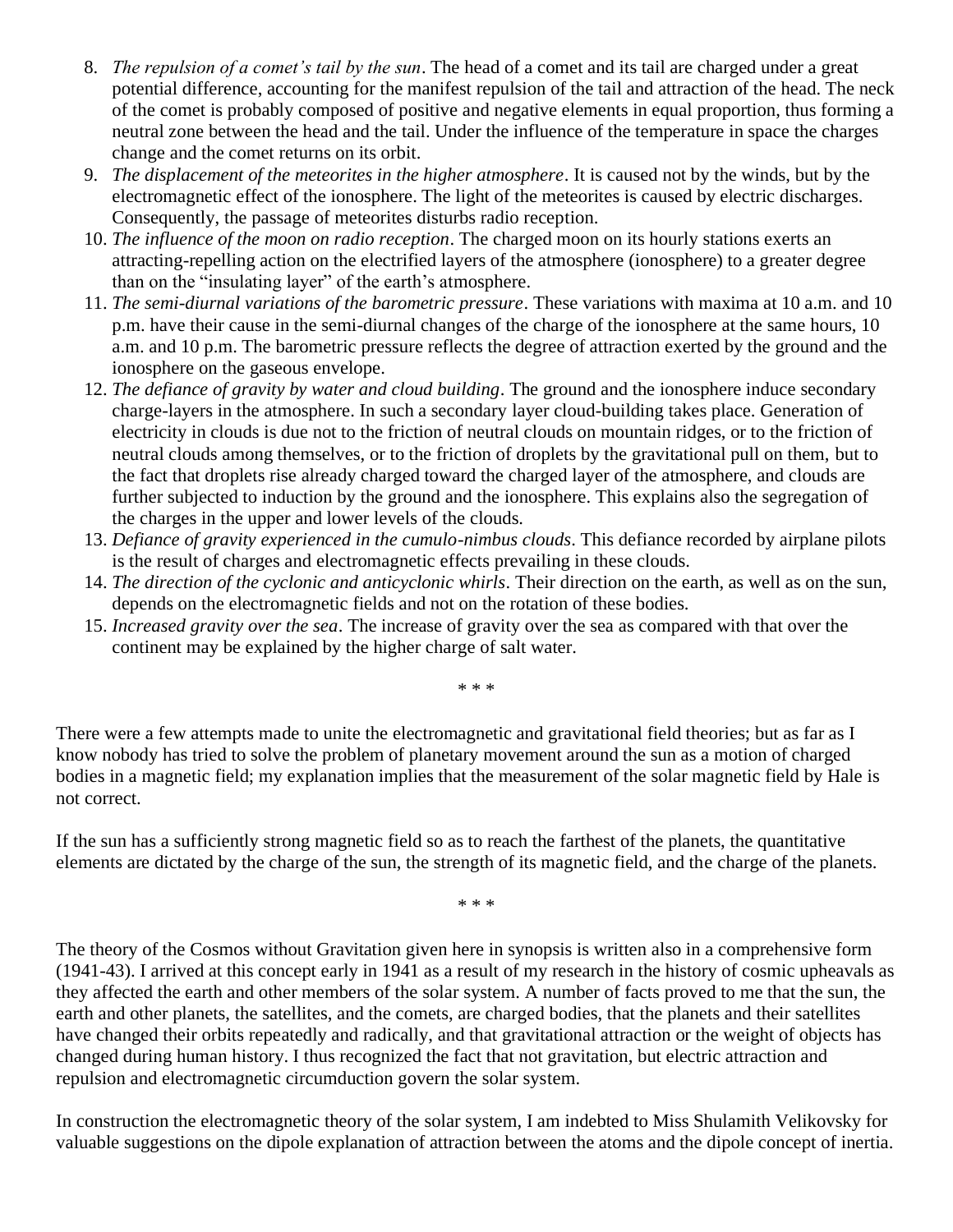#### **REFERENCES**

- 1. The usual term "rotation" may be misleading, as it is the phenomenon of planetary revolution, not rotation, to which it is here referred.
- 2. E.O. Hulburt in Fleming's *Terrestrial Magnetism and Electricity*, 1939, p.492
- 3. W.J. Humphreys, *Physics of the Air*, 1940, p.227
- 4. *Encyclopedia Britannica*, 14th edition, "Atmosphere"
- 5. See Sir James H. Jeans, *The Kinetic Energy of Gases*, 1940
- 6. W.J. Humphreys, *op.cit*., p.240. Lord Rayleigh is quoted from the *Philos. Mag*., May 29, 1890.
- 7. On the attraction of the Himalaya Mountains, by J.H. Pratt, *Philos. Transactions of the R. Soc. of London*, vol.145, London 1855.
- 8. On the computation of the effect of the attraction of mountain-masses, 1855.
- 9. W. Bowle, "Isostasy" in *Physics of the Earth*, vol.2, ed. by B. Gutenberg.
- 10. Vening Meinesz; see Fleming, *Terrestrial Magnetism*, p.33.
- 11. The Navy-Princeton Gravity Expedition to the West Indies in 1932.
- 12. A. Berget, *Paris C.R*. 116 (1893), pp.1501-3
- 13. Ch. John and H. Babcock, *Pressure and Circulation in the Reversing Layer of the Sun's Atmosphere*. Contribution of Mount Wilson Observatory, 278, 1924.
- 14. A. Unsold, *On the Physical Interpretation of Spectro-heliogram*, Contr. M. Wilson Obs. 378, 1929.
- 15. Peter Lebedew, *An Experimental Investigation of the Pressure of Light*, Ann. Rep. of the Smithson. Inst. 1903, John Cox, *Comets' Tails, the Corona, and the Aurora Borealis, ibid.*
- 16. Comp. Ch. L. Poor, *Gravitation versus Relativity*, 1922, p.98.
- 17. Comp. P. Duhem, *La Théorie Physique*, 2nd ed., 1914, pp.293 ff.
- 18. J. Zenneck, "Gravitation" in *Encyclop. der Mathem. Wiss*., vol. V, part I p.44.
- 19. Lodge, *Philos. Mag*., Feb. 19, 1918.
- 20. S. Newcomb, *Monthly Notices*, R.A.S., January 1909.
- 21. H.T. Stetson, *Earth, Radio, and Stars*, 1934, p.202.
- 22. J. Herschel, *Outlines of Astronomy*, p.406.
- 23. J. Zenneck, *Gravitation*, p.36.
- 24. Hulburt, *The Upper Atmosphere*, p.492.
- 25. F.H. Bigelow, *Circulation and Radiation in the Atmosphere of the Earth and the Sun*, 1915, p.42.
- 26. Ch. Olivier, *Meteors*, p.129.
- 27. The ancients assumed that the flame is not attracted to the ground. No experiment is known where this assertion had been subjected to experimental verification.
- 28. *Kosmos*, (1932) p.106.
- 29. Strangely enough, the movements of the electrons around the nucleus are ascribed to the electrical attraction between these bodies plus an infinitesimal gravitational attraction and to the inertia with which the electrons are trying to overcome these two pulls.
- 30. T.M. Cherry, *Newton's Principa in 1687 and 1937*, (1937) p.15.
- 31. Since Adams and Leverrier expected to find a planet of the size of Uranus *ca.* 1,750,000,000 miles beyond the orbit of Uranus, and it was found *ca*. 1,000,000,000 miles beyond Uranus, the mass of Neptune was overestimated by a factor of three.
- 32. *Principia*, Book III, Proposition V, Corr. V
- 33. *Kosmos*, 1932, p.107
- 34. A. Einstein, *Relativity*, 11th ed., London, 1936, p.69.
- 35. W. Swann, *Science*, July 3, 1942.
- 36. In connection with this, attention should be paid to the following: "When measurements of the earth's magnetic field are used to evaluate the magnetic line-integral around any chosen area on the earth's surface, the result generally differs from zero. This, according to a fundamental principle of electromagnetism, is to be taken as evidence that an electric current flows vertically across the area ...